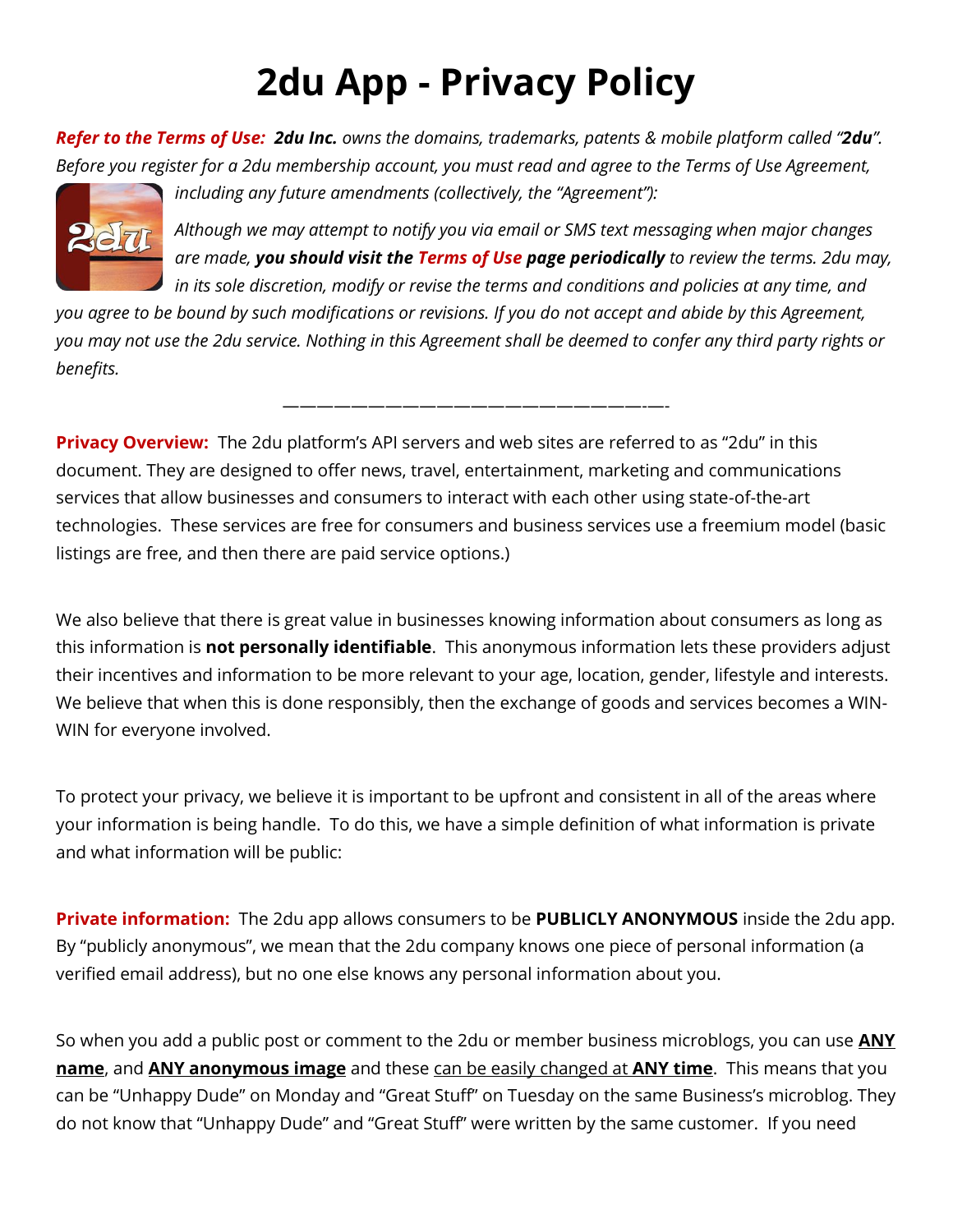more personalized assistance from a business, they have the possibility of asking you to "Share more info" request which you can decide to answer or not.

**Sharing Private information:** There may be times where a business will specifically ask for your private information. This will always be easy to see that they are asking for additional information and you are welcome to share this or NOT share as you desire. If you share further private information with 2du or member businesses, then this information might be on our servers and we would then be legally obligated by the US government, or a legal court order to expose your information if we are served a direct legal order to do so.

**Email Address Request:** The ONLY private information that we require is a current and correct email address. This helps to keep the 2du Platform free from scammers and bad people. During signup we send a verification email to your email account. When you click on the link inside, this verifies that you are a real person and you aren't in the process of creating fake accounts. If for any reason you do not see this verification email in your inbox, select "Account" on the side Navigation and click on the "**RESEND VERIFY**" button next to your email. This will send the verification link to your email address again.

**Favoriting a Business:** When you "Favorite" a business (on the BizDetails page), this means the following:

- Your private information (email) is still private
- Businesses can contact their followers inside the 2du app (adhering to "do not bother" rules)
- Businesses can ask their followers if you want to share their email address or other private info (name, address, etc). This is typically done in exchange for VIP privileges or discounts.

**2du Sells Anonymous Information:** We believe that our platform offers a WIN-WIN for consumers & businesses. Consumers want to protect their privacy, and businesses (many times in the same community) want to promote their products or services only to relevant consumers. We are selling 2du memberships that give Businesses the ability to identify relevant consumers while protecting the privacy of the same consumers (2du app users).

This is what a member Business will see about an individual 2du user:

- **Consumer ID:** 377854
- **Gender\*\*:** Male
- **Age\*\*:** 20
- **Location:** Dallas (62%), Frisco (31%), Houston (3%), Corpus Cristi (1%), Aspen (1%), London (1%), Detroit (1%),
- **Recent Interest:** Japan, Singapore, Scuba Diving, Philippines, Football, Dallas Cowboys, Safari
- **Follows:** Pro Sports, Restaurants, Amateur Sports, Luxury Hotels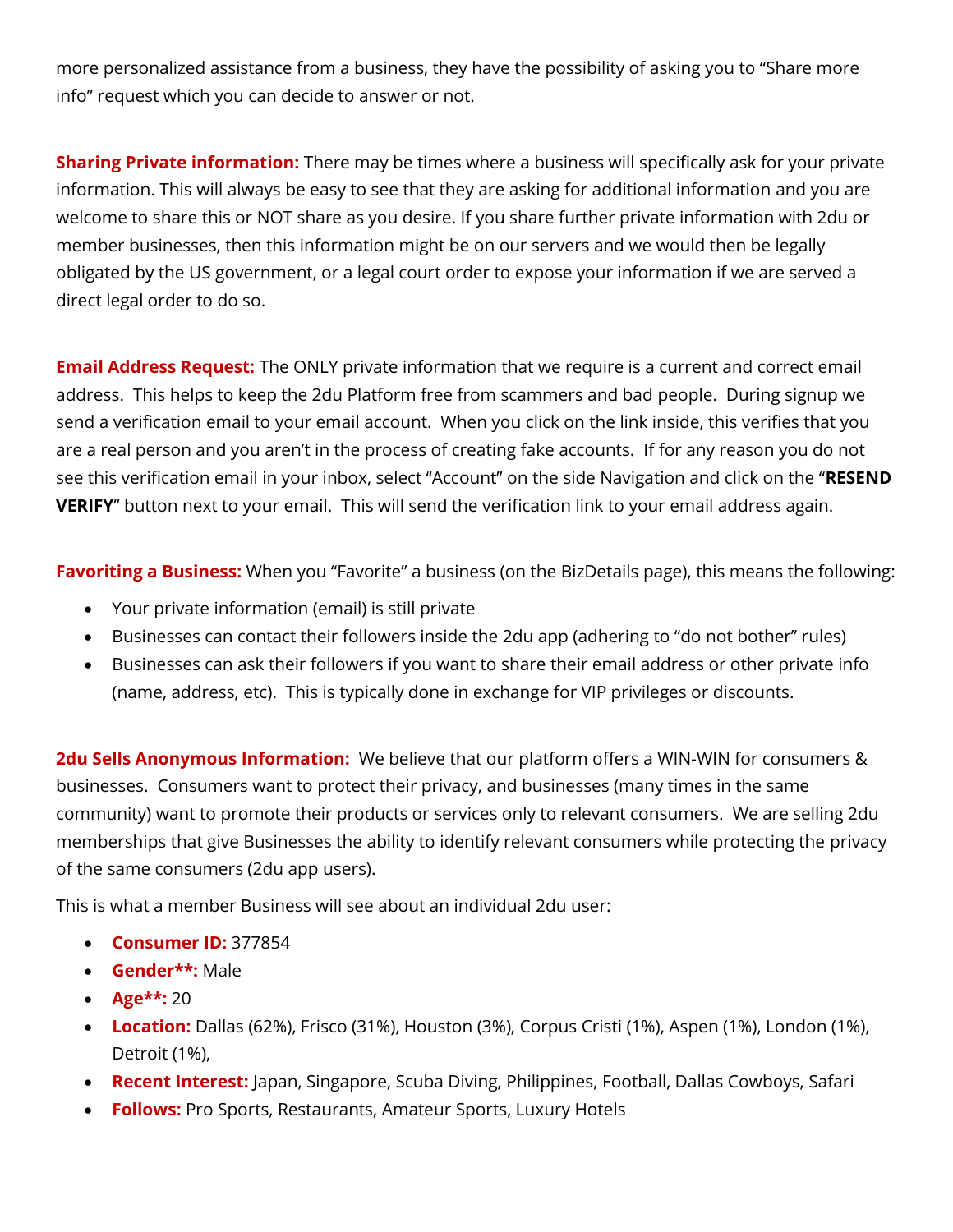\*\* **NOTE:** Gender and age can be inaccurate since it is entered (and easily changed) by the user at any time.

**User Location Information:** To enhance your experience, we wanted to be able to tell our 2du member businesses that "**user #377854**" is a great potential customer, so you better be nice to them ! To do this, we have a secure feature called a "**GeoScore**" which shows up in your app as a number that indicates "How many days a user has been in the same city as a particular business". That means that you have a **unique GeoScore for EVERY business**. It is the responsibility of each business regarding what type of discount or special they will offer these "hot prospects". To create a WIN-WIN situation, this number is NOT tracking exact locations (just cities), is NOT real time, only counts 1 per day per city, and does NOT expose the dates when a GeoScore point was generated.

**GeoScore Use Case:** A casino in Las Vegas might say that they would like to offer a special room rate to all 2du users who have 5 or more GeoScore points in Las Vegas. This lets them promote their business to people who have been in Las Vegas 5 or more days. This means that they like to visit Las Vegas ! To protect these user's privacy, the business does not know anything about where those users currently live, where they previously stayed in Las Vegas or when they last visited. But they are certainly "hot prospects".

**Conformance:** We follow the Children's Online Privacy Protection Act1, the FCC's CAN-SPAM Act2 regulations and the Mobile Marketing Association Consumer Best Practices Guidelines3. Individual mobile carriers also have consumer notification regulations which we adhere to.

- 1 = Children's Online Privacy Protection Act ( http://www.ftc.gov/ogc/coppa1.htm )
- 2 = FCC's CAN-SPAM Act ( http://www.fcc.gov/cgb/consumerfacts/canspam.html )
- 3 = Mobile Marketing Association Consumer Best Practices Guidelines

( http://www.mmaglobal.com/bestpractices.pdf )

**Cookies:** A cookie is a small data file that is sent to your computer when you first visit an app or website. As with most website cookies, our cookies include an identification number that is unique to the app or website you are using. This identifier helps the app or website remember basic information such as the user sign-in, user settings, or the page that one was on when the app or website was last used. We DO NOT collect any non-2du information using these files.

**Logging information:** When you use your 2du app, we collect information that gets recorded for each anonymous user (example ID= #377854)

This customer (#377854) has the following login information recorded (2du access only)